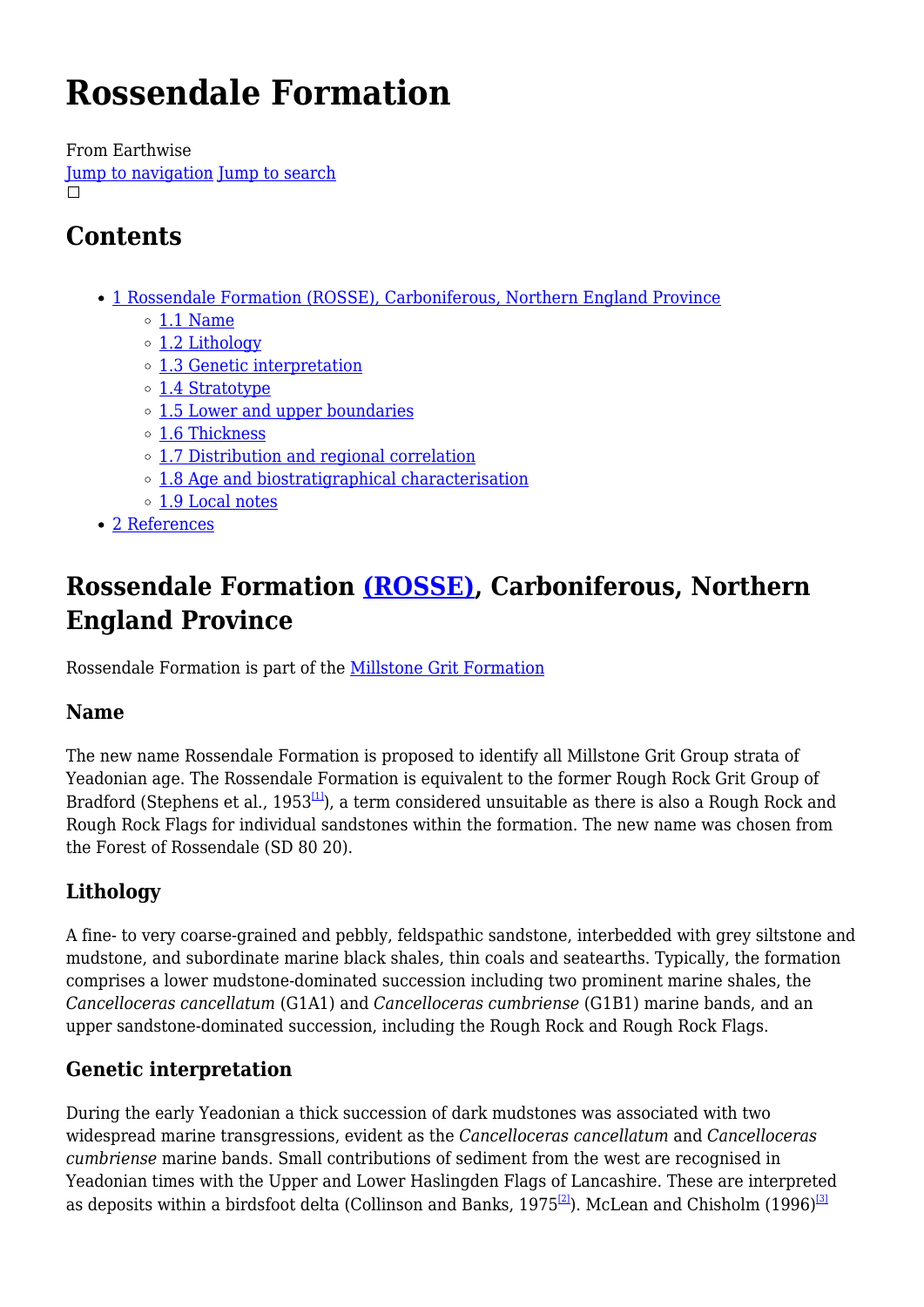showed this westerly source of sediment became more important and extensive during the Westphalian. The upper part of the succession is dominated by the sheet-sandstone of the Rough Rock. The sandstone is typically very coarse-grained and up to 45.m thick. It was deposited from braided river channels generally flowing towards the south-west (Bristow, 1988<sup>[\[4\]](#page--1-0)</sup>). Heavy-mineral studies have demonstrated the northerly provenance of the Rough Rock (Cliff et al.,  $1991^{5}$ ), but with intermixing from a southerly source in the proximity of the Wales–Brabant Massif (Chisholm and Hallsworth,  $2005^{61}$ ).

# **Stratotype**

The type area is the Forest of Rossendale (SD 80 20) which provides excellent sections, representative of much of the succession including the sandstone of the western (Haslingden Flags) and northern provenance (Rough Rock), as well as a good exposure of the basal marine band (Wright et al., 1927 $\frac{7}{2}$ ). Reference sections include the Orchard Farm stream section, south-west of Buxton (SK 0226 6903) which is the Stage stratotype for the Yeadonian, with both the *Cancelloceras cancellatum* and *Cancelloceras cumbriense* marine bands present within a section about 17.m thick (Ramsbottom, 1981<sup>[\[8\]](#page--1-0)</sup>). Elland Bypass (A629) roadcut, near Halifax (SE 103 215) provides a 500 m long and up to 30 m high section in the Rough Rock and Rough Rock Flags (Bristow and Myers, 1989[\[9\]](#page--1-0)). The BGS Winksley Borehole (BGS Registration Number SE27SE/9) (SE 2507 7150), in the southern part of the Askrigg Block, includes the Rossendale Formation from about 29.7 to 55.89 m depth (Cooper and Burgess, 1993). The Ballavaarkish (Shellag North) Borehole (NX 4625 0070), north Isle of Man includes the Rossendale Formation from 138.4 to 164.55 m depth, including a 7 m thick, fine- to coarse-grained, cross-bedded, feldspathic sandstone contemporaneous with (though mineralogically and apparently provincially distinct from) the Rough Rock of the Pennine Basin. Also occurring are palaeosols and listric claystones, one of which, near the base of the formation, may include the upper part of the *Cancelloceras cumbriense* Marine Band (Chadwick et al., 2001<sup>[\[10\]](#page--1-0)</sup>).

# **Lower and upper boundaries**

The sharp conformable base of the formation is taken at the base of the dark grey, fissile mudstone of the *Cancelloceras cancellatum* Marine Band with an eponymous fauna, where the formation overlies the Marsden Formation (Figure 9, Column 17; Figure 15, Column 5). It typically overlies quartz-feldspathic sandstone of the Huddersfield White Rock (Yorkshire), Holcombe Brook Grit (Lancashire), Chatsworth Grit (Derbyshire).

The top of the formation is taken at the sharp conformable base of the dark grey, fissile mudstone of the Subcrenatum Marine Band (SBMB) with an eponymous fauna present at the base of the Pennine Coal Measures Group. Typically, the marine band rests upon coarse- or very coarse-grained and pebbly sandstone of the Rough Rock.

# **Thickness**

Rochdale (Rossendale) 130 m; Bradford and north Derbyshire 75.m; Stainmore Trough and Askrigg Block 45.m; north Isle of Man 26.m.

# **Distribution and regional correlation**

The formation occurs in the Central Pennine Basin from Lancashire and West Yorkshire, between Lancaster (SD 47 61) and Harrogate (SE 30 55), extending southward to north Staffordshire (SK 06), the Askrigg Block (SE 10 80) and Stainmore Trough (SD 85 15), and locally on the north of the Isle of Man (NX 46 00).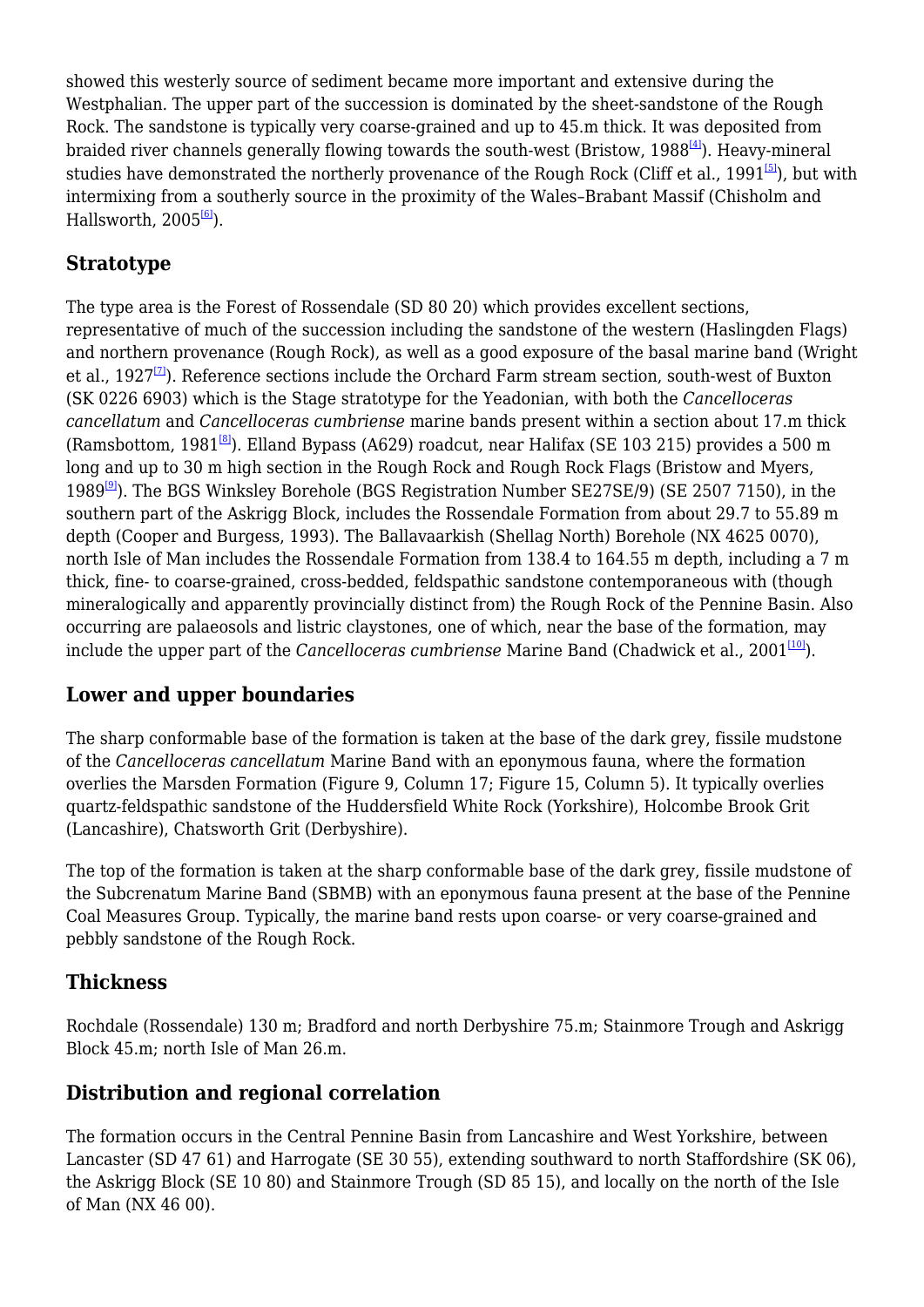### **Age and biostratigraphical characterisation**

Yeadonian (G1).The base of the formation is taken at the base of the *Cancelloceras cancellatum* Marine Band and the top at the base of the Subcrenatum Marine Band.

# **Local notes**

In the Stainmore Trough, the equivalent of the *Cancelloceras cancellatum* marine band lacks the diagnostic ammonoid fauna and was referred to as the Swinstone Bottom Marine Band by Owens and Burgess (1965)<sup>[\[11\]](#page--1-0)</sup>. The Subcrenatum Marine Band (at the base of the Pennine Coal Measures Group), has not been proved across most of northern Great Britain. However, the Swinstone Top Marine Band of Owens and Burgess (1965)<sup>[\[11\]](#page--1-0)</sup> and a *Lingula*-band proved in the BGS Winksley Borehole (see above) (Figure 9, Column 17) probably equate with it. On the north Isle of Man the top of the formation in the Ballavaarkish (Shellag North) Borehole (see above) occurs where the fine- to coarse-grained, cross-bedded, feldspathic sandstones of the Rossendale Formation (Figure 8, Column 9) are superseded by palaeosol and dark grey to black claystone, including sporadic fossils in the Subcrenatum Marine Band (SBMB).

# **References**

- 1. [↑](#page--1-0) Stephens, J V, Mitchell, G H, and Edwards, W.1953.Geology of the country between Bradford and Skipton.*Memoir of the Geological Survey of Great Britain*, Sheet 69 (England and Wales).
- 2. [↑](#page--1-0) Collinson, J D, and Banks, N L.1975.The Haslingden Flags (Namurian G1) of South East Lancashire: Bar finger sands in the Pennine Basin.*Proceedings of the Yorkshire Geological Society*, Vol. 40, 431–458.
- 3. [↑](#page--1-0) McLean, D, and Chisholm, J I.1996.Reworked palynomorphs as provenance indicators in the Yeadonian of the Pennine Basin.*Proceedings of the Yorkshire Geological Society*, Vol. 51, 141–151.
- 4. [↑](#page--1-0) Bristow, C S.1988.Controls on the sedimentation of the Rough Rock Group (Namurian) from the Pennine Basin of northern England.114–131 in *Sedimentation in a synorogenic basin complex: the Upper Carboniferous of Northwest Europe*. Besly, B M, and Kelling, G (editors). (Glasgow and London: Blackie.)
- 5. [↑](#page--1-0) Cliff, R A, Drewery, S E, and Leeder, M R.1991.Sourcelands for the Carboniferous Pennine river system: constraints from sedimentary evidence and U–Pb geochronology using zircon and monazite.137–159 in *Developments in Sedimentary Provenance Studies*. Morton, A C, Todd, S, P, and Haughton, P D W (editors). *Geological Society of London Special Publication*, No. 57.
- 6. [↑](#page--1-0) Chisholm, J I, and Hallsworth, C R.2005.Provenance of Upper Carboniferous sandstones in east Derbyshire: role of the Wales–Brabant High.*Proceedings of the Yorkshire Geological Society*, Vol. 55, 209–233.
- 7. [↑](#page--1-0) Wright, W B, Sherlock, R L, Wray, D A, Lloyd, W, and Tonks, L H.1927. The Geology of the Rossendale Anticline.*Memoir of the Geological Survey of Great Britain*
- 8. [↑](#page--1-0) Ramsbottom, W H C.1981.Fieldguide to the boundary stratotypes of the Carboniferous stages in Britain. Biennial Meeting of the Subcommisson of Carboniferous Stratigraphy, Leeds.
- 9. [↑](#page--1-0) Bristow, C S, and Myers, K.1989.Detailed sedimentology and gamma-ray log characteristics of a Namurian deltaic succession 1: Sedimentology and facies analysis.75–80 *in* Deltas: Sites and Traps for Fossil Fuels. Whateley, M K G, and Pickering, K T (editors).*Special Publication of the Geological Society of London*, No. 41.
- 10. [↑](#page--1-0) Chadwick, R A, Jackson, D I, Barnes, R P, Kimbell, G S, Johnson, H, Chiverrell, R C, Thomas, G S P, Jones, N S, Riley, N J, Pickett, E A, Young, B, Holliday, D W, Ball, D F, Molyneux, S G,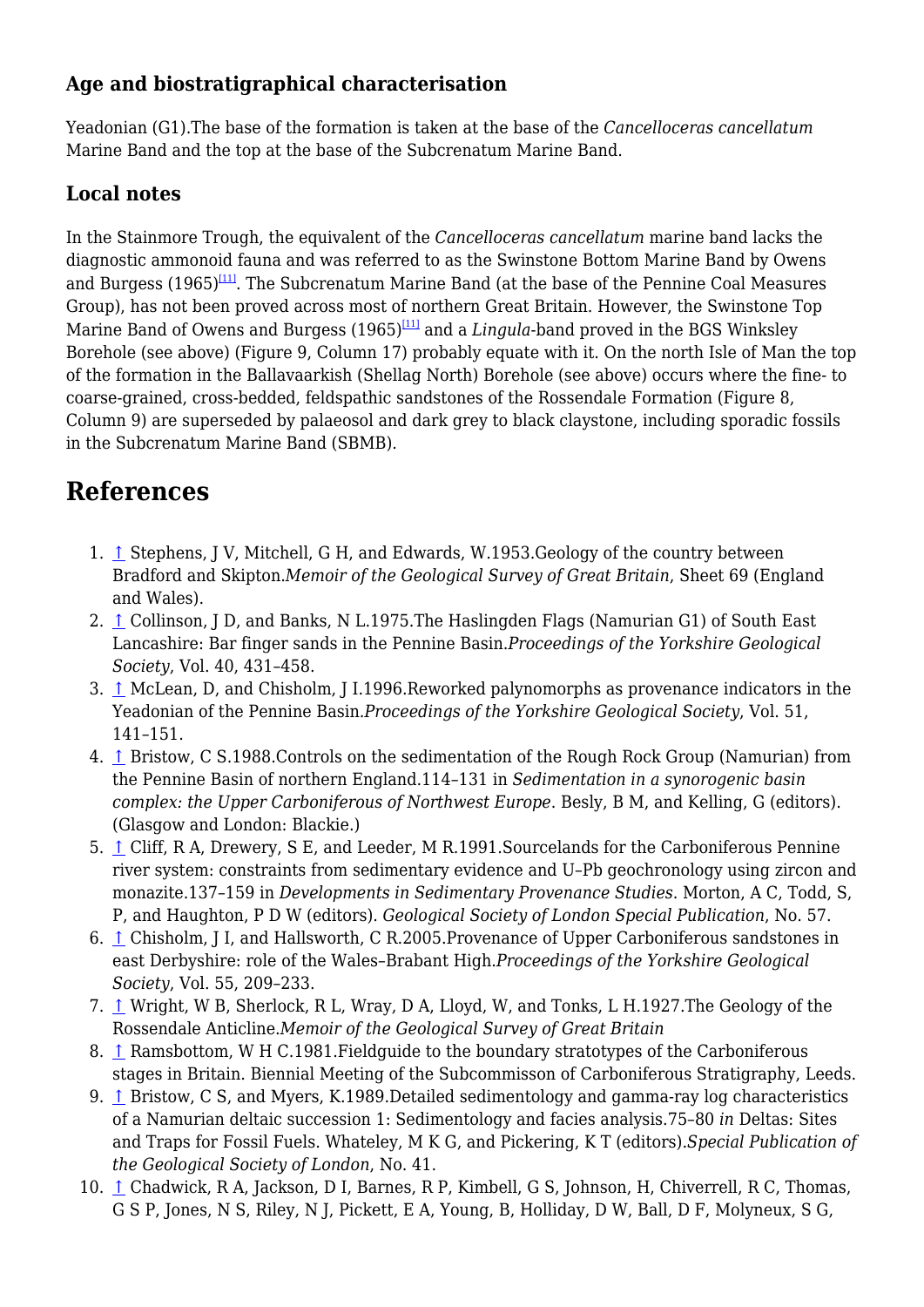Long, D, Power, G M, and Roberts, D H.2001.The geology of the Isle of Man and its offshore area.*British Geological Survey Research Report*, RR/01/06.

11.  $\uparrow$   $\frac{11.0 \text{ }11.1 \text{ }}{11.1 \text{ }0 \text{wens}}$  $\frac{11.0 \text{ }11.1 \text{ }}{11.1 \text{ }0 \text{wens}}$  $\frac{11.0 \text{ }11.1 \text{ }}{11.1 \text{ }0 \text{wens}}$  $\frac{11.0 \text{ }11.1 \text{ }}{11.1 \text{ }0 \text{wens}}$  $\frac{11.0 \text{ }11.1 \text{ }}{11.1 \text{ }0 \text{wens}}$ , B, and Burgess, I C.1965. The stratigraphy and palynology of the Upper Carboniferous outlier of Stainmore, Westmorland.*Bulletin of the Geological Survey of Great Britain*, No. 23, 17–44.

Retrieved from ['http://earthwise.bgs.ac.uk/index.php?title=Rossendale\\_Formation&oldid=52929'](http://earthwise.bgs.ac.uk/index.php?title=Rossendale_Formation&oldid=52929) [Category](http://earthwise.bgs.ac.uk/index.php/Special:Categories):

[Carboniferous lithostratigraphical nomenclature](http://earthwise.bgs.ac.uk/index.php/Category:Carboniferous_lithostratigraphical_nomenclature)

# **Navigation menu**

### **Personal tools**

- Not logged in
- [Talk](http://earthwise.bgs.ac.uk/index.php/Special:MyTalk)
- [Contributions](http://earthwise.bgs.ac.uk/index.php/Special:MyContributions)
- [Log in](http://earthwise.bgs.ac.uk/index.php?title=Special:UserLogin&returnto=Rossendale+Formation&returntoquery=action%3Dmpdf)
- [Request account](http://earthwise.bgs.ac.uk/index.php/Special:RequestAccount)

#### **Namespaces**

- [Page](http://earthwise.bgs.ac.uk/index.php/Rossendale_Formation)
- [Discussion](http://earthwise.bgs.ac.uk/index.php?title=Talk:Rossendale_Formation&action=edit&redlink=1)

 $\Box$ 

### **Variants**

### **Views**

- [Read](http://earthwise.bgs.ac.uk/index.php/Rossendale_Formation)
- [Edit](http://earthwise.bgs.ac.uk/index.php?title=Rossendale_Formation&action=edit)
- [View history](http://earthwise.bgs.ac.uk/index.php?title=Rossendale_Formation&action=history)
- [PDF Export](http://earthwise.bgs.ac.uk/index.php?title=Rossendale_Formation&action=mpdf)

 $\Box$ 

### **More**

#### **Search**

Search Go

### **Navigation**

- [Main page](http://earthwise.bgs.ac.uk/index.php/Main_Page)
- [Recent changes](http://earthwise.bgs.ac.uk/index.php/Special:RecentChanges)